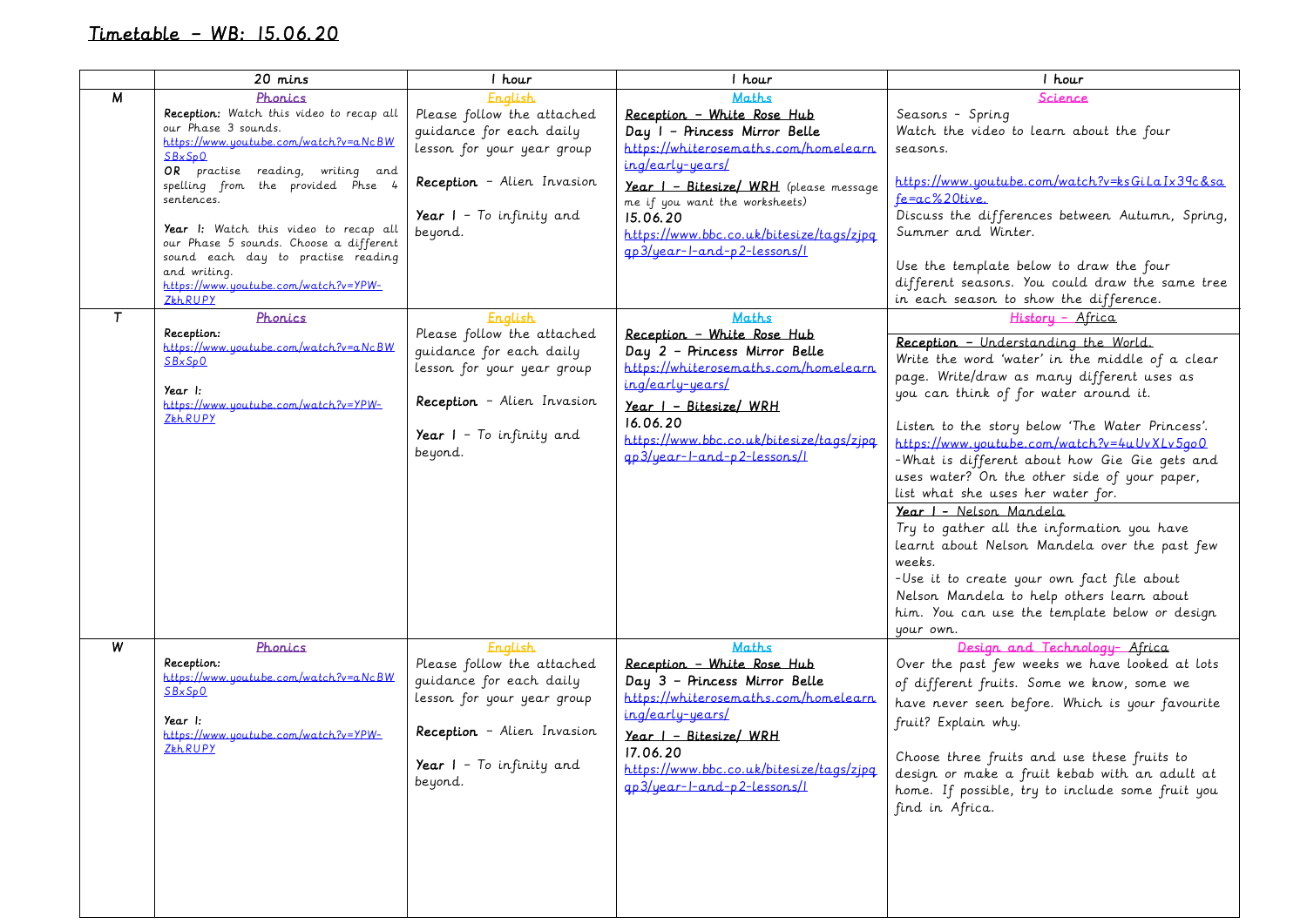| Th | Phonics                                        | <b>English</b>                    | <b>Maths</b>                             | <b>RE</b>                                      |
|----|------------------------------------------------|-----------------------------------|------------------------------------------|------------------------------------------------|
|    | Reception: Watch this video to practise        | Please follow the attached        | Reception - White Rose Hub               | Rules - Respond:                               |
|    | reading our Phase 3 tricky words.              | guidance for each daily           | Day 4 - Princess Mirror Belle            | If possible, try to re-create one of our class |
|    | Choose a few of the tricky words to            | lesson for your year group        | https://whiterosemaths.com/homelearn     | worships at home. We usually:                  |
|    | practise spelling.                             |                                   | ing/early-years/                         | -Sit in a circle                               |
|    | https://www.youtube.com/watch?v=TvMyssf        | Reception - Alien Invasion        |                                          | -Turn the light off                            |
|    | AUx0<br>OR practise reading and spelling Phase |                                   | Year I - Bitesize/ WRH                   | -Put a low light or candle on                  |
|    | 4 tricky words.                                | Year $I - To$ infinity and        | 18.06.20                                 |                                                |
|    |                                                | beyond.                           | https://www.bbc.co.uk/bitesize/tags/zjpq | -Play some quiet music                         |
|    | Year I: Use the spelling list on dojo to       |                                   | gp3/year-l-and-p2-lessons/l              | -Read some scripture (I have attached one for  |
|    | recap reading Phase 4 & 5 tricky               |                                   |                                          | this session below)                            |
|    | words. Choose a few of the tricky words        |                                   |                                          | - Think and talk about what we have learnt     |
|    | to practise spelling.                          |                                   |                                          | about 'rules' (I have attached some questions  |
|    |                                                |                                   |                                          | for you to use when thinking/talking).         |
|    |                                                |                                   |                                          |                                                |
|    |                                                |                                   |                                          | -At the end of your worship, fill in the       |
|    |                                                |                                   |                                          | forgiveness bubbles below.                     |
| F. | Phonics                                        | <b>English</b>                    | <b>Maths</b>                             | <b>Music</b>                                   |
|    | Spelling Test                                  | Please follow the attached        | Reception - White Rose Hub               | Watch the video below of African drumming and  |
|    | Ask a grown up to test you on 5-               | quidance for each daily           | Day 5 - Princess Mirror Belle            | dance sequences.                               |
|    | 10 words from our spelling list.               | lesson for your year group        | https://whiterosemaths.com/homelearn     | https://www.bbc.co.uk/bitesize/clips/zn6d7ty   |
|    |                                                |                                   | ing/early-years/                         | Notice the rhythm of the drum - can you clap   |
|    |                                                | <b>Reception</b> - Alien Invasion | <u> Year I - Bitesize/ WRH</u>           | or stomp along?                                |
|    |                                                |                                   | 19.06.20                                 | Watch the dancers carefully and try to mimic   |
|    |                                                | Year $I - To$ infinity and        | https://www.bbc.co.uk/bitesize/tags/zjpq | some movements. Note the; swinging, jumping,   |
|    |                                                | beyond.                           | ap3/year-l-and-p2-lessons/l              | hopping, use of different heights and how they |
|    |                                                |                                   |                                          | put it in time to the beat of the drums.       |
|    |                                                |                                   |                                          | -Make up your own dance sequence involving     |
|    |                                                |                                   |                                          | some of the movements above.                   |

Reading: Read for 10 minutes each day. You can access lots of online books on<https://home.oxfordowl.co.uk/>

### Home Learning Tips

LPDS TV has been devised for teachers, parents and children, offering short and simple tips, games and activities to keep children engaged with home learning.

Each episode lasts around 10 minutes and will be available for free on the Learning Excellence YouTube channel and Facebook page on a weekly basis.

Episode eight will go live at 9.30am on Monday 8<sup>th</sup> June and features features Sarah Atkinson, who gives a rundown of the English Read and Respond units for parents (available free for Lancashire Schools). There is also a 'boat challenge' from Glenn Swindlehurst at Lancashire Outdoor Education and the game 'solitaire' with maths consultant Peter Toogood. https://www.youtube.com/watch?v=OQZ0BdW3IQq

## PE:

I have attached a link to a PE plan with a weeks' worth of suggested activities. <https://lancashireschoolgames.co.uk/year-1-2-spar-lancashire-school-games-activity-timetable/>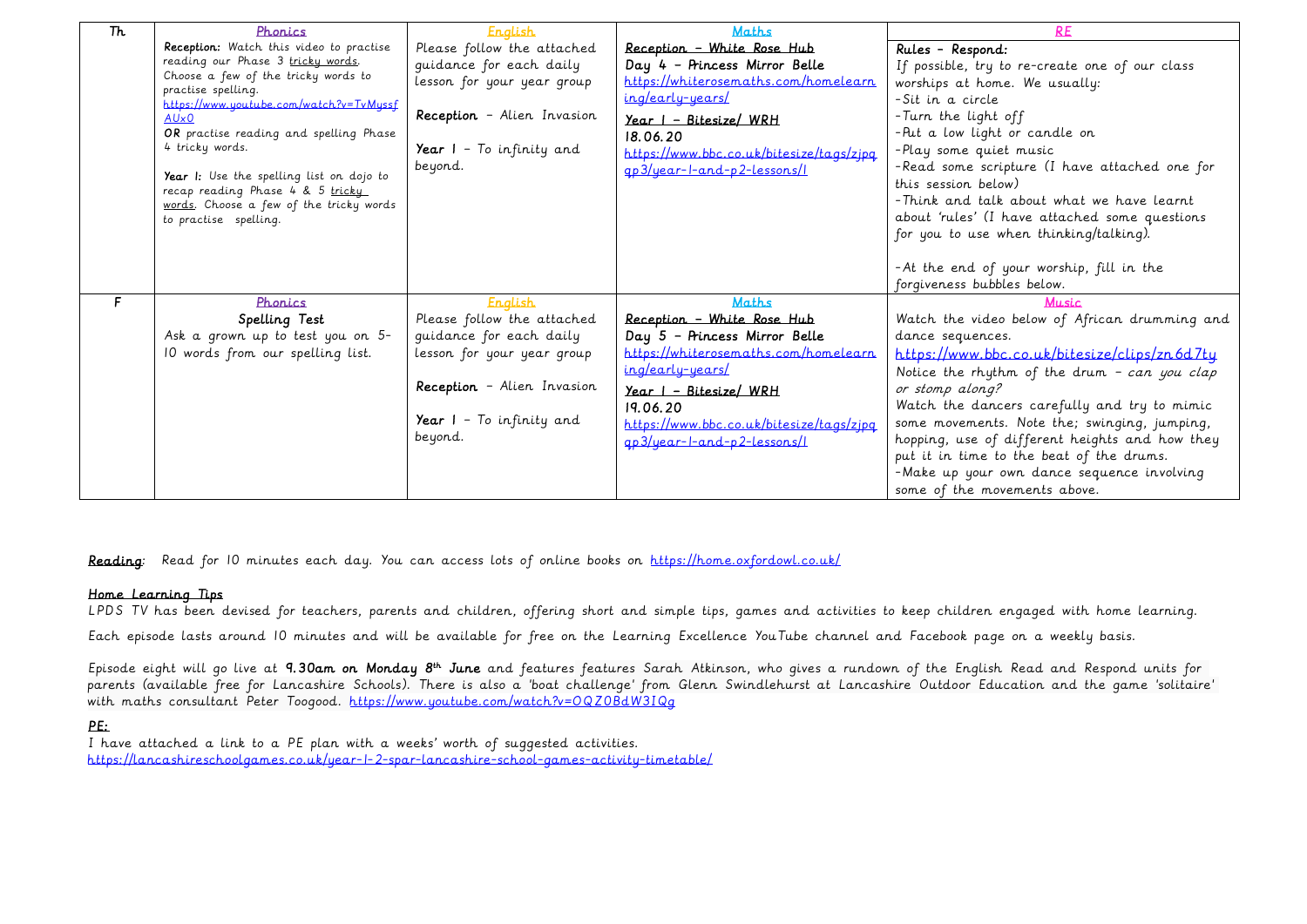## Science

| Spring | Summer |
|--------|--------|
|        |        |
|        |        |
|        |        |
|        |        |
|        |        |
|        |        |
|        |        |
|        |        |
|        |        |
|        |        |
|        |        |
| Autumn | Winter |
|        |        |
|        |        |
|        |        |
|        |        |
|        |        |
|        |        |
|        |        |
|        |        |
|        |        |
|        |        |
|        |        |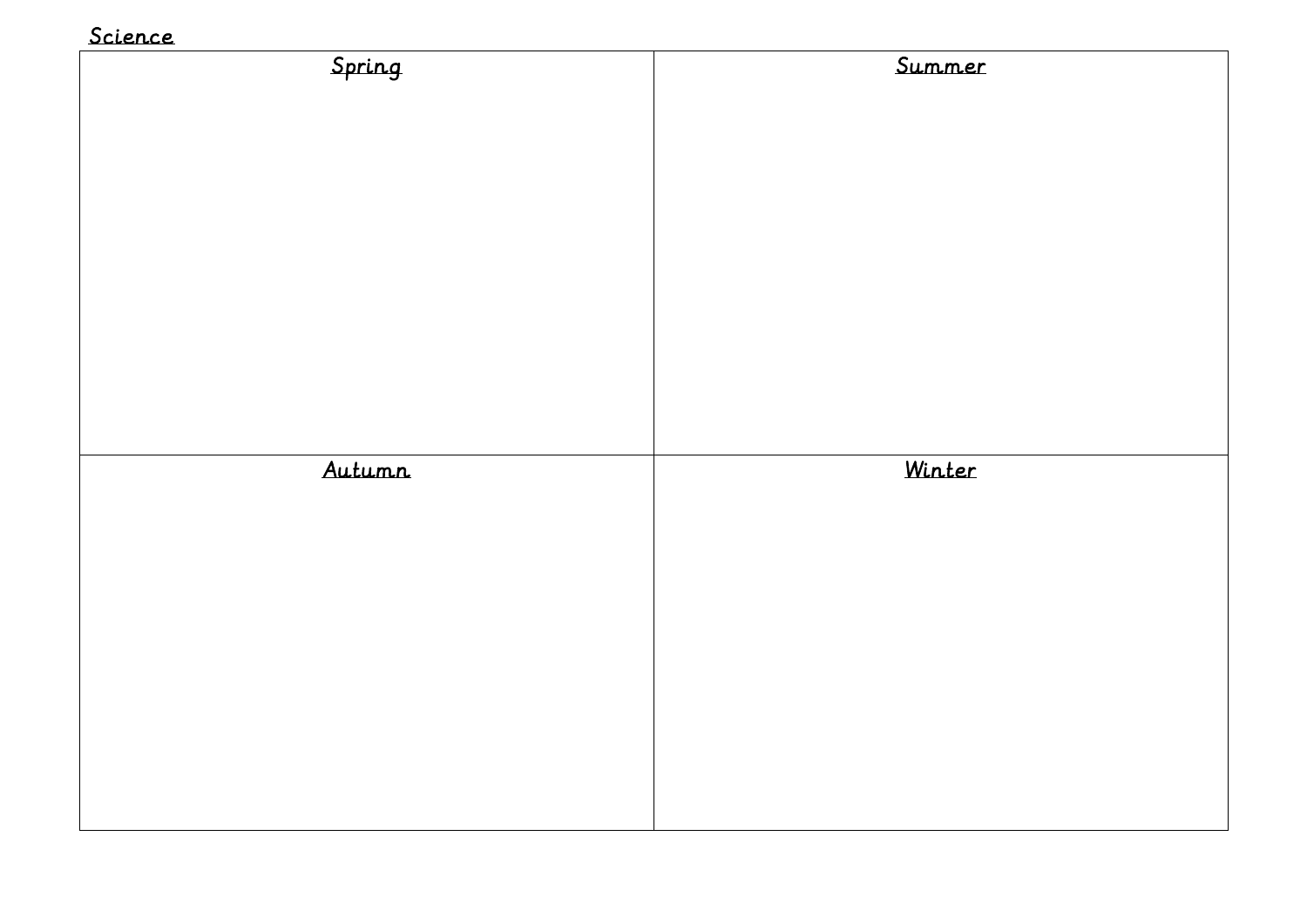# **Nelson Mandela**

|                                  |  | is significant because       |        | Interesting Facts |  |
|----------------------------------|--|------------------------------|--------|-------------------|--|
| Date of death:<br>Date of birth: |  | A picture of Nelson Mandela. | 詹<br>O |                   |  |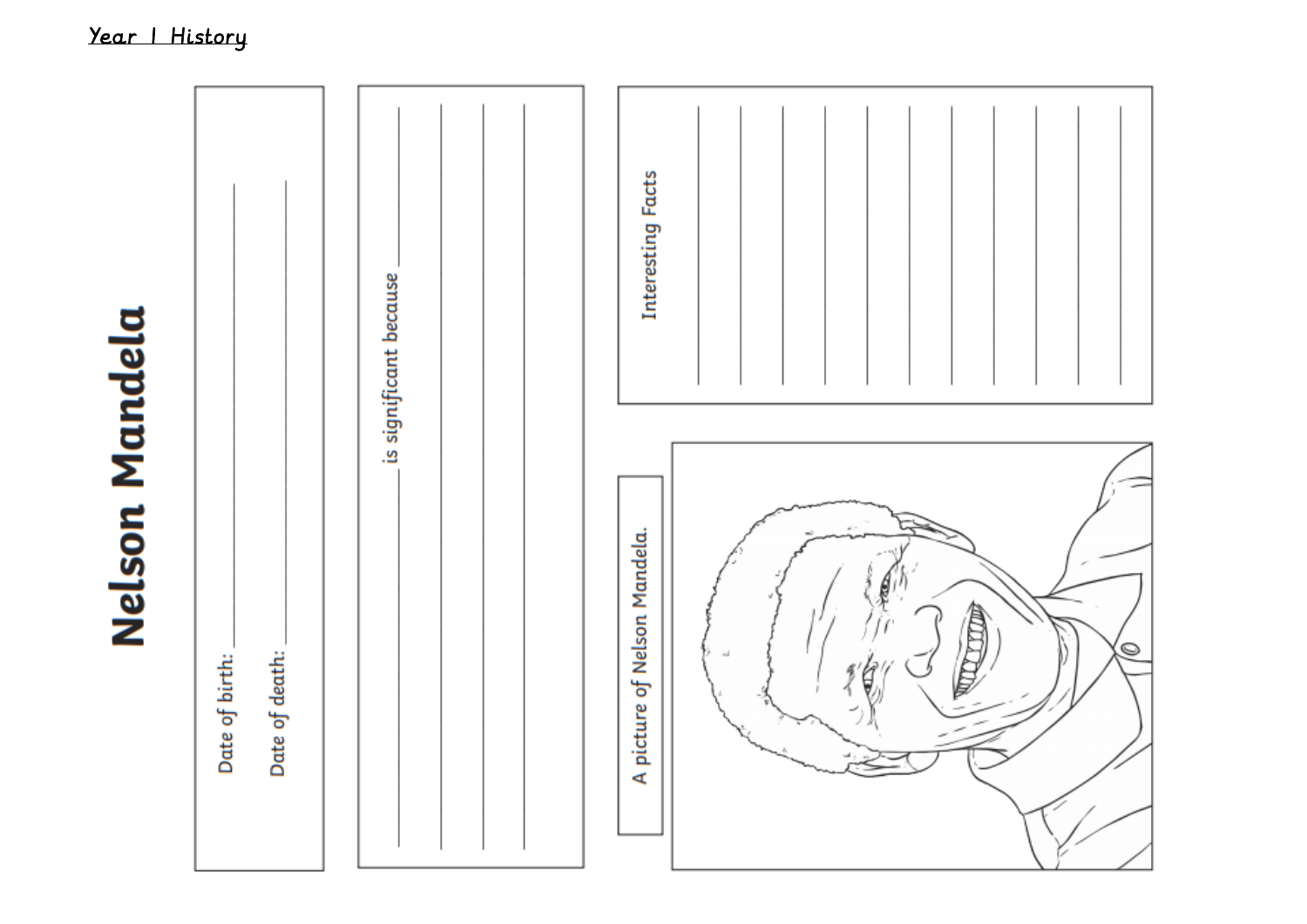## RE questions and scripture

Things and questions to think during worship:

- **O** The importance for themselves and for others of keeping rules.
- O How rules are necessary in life.
- **O** How it is sometimes hard to say sorry.
- **O** How it is sometimes hard to forgive others.
- **O** The good feeling when people make up.



About God

# **About forgiving**

Peter came to Jesus and asked, "If my friend keeps hurting me, how many times do I have to forgive him? Seven times?" "No, not seven times," answered Jesus, "but seventy times seven." (based on Matthew 18:21-22)

# **About God**

One day when Jesus was talking to people about God, his Father, he said to them, "Look at the sun. It shines on everyone. Think about the rain. It rains on everyone. That's because God takes care of everyone, no matter who they are. or where they come from. or what they are like. God loves even those who do not love him. If you want to be like God, then you must do the same. You must love people who do not love you, people who do not like you. If you love those who love you - that's easy. Everybody does that. What's difficult is to help the others. the people who don't like you, the people who don't help you."

(based on Matthew 5:43-48)